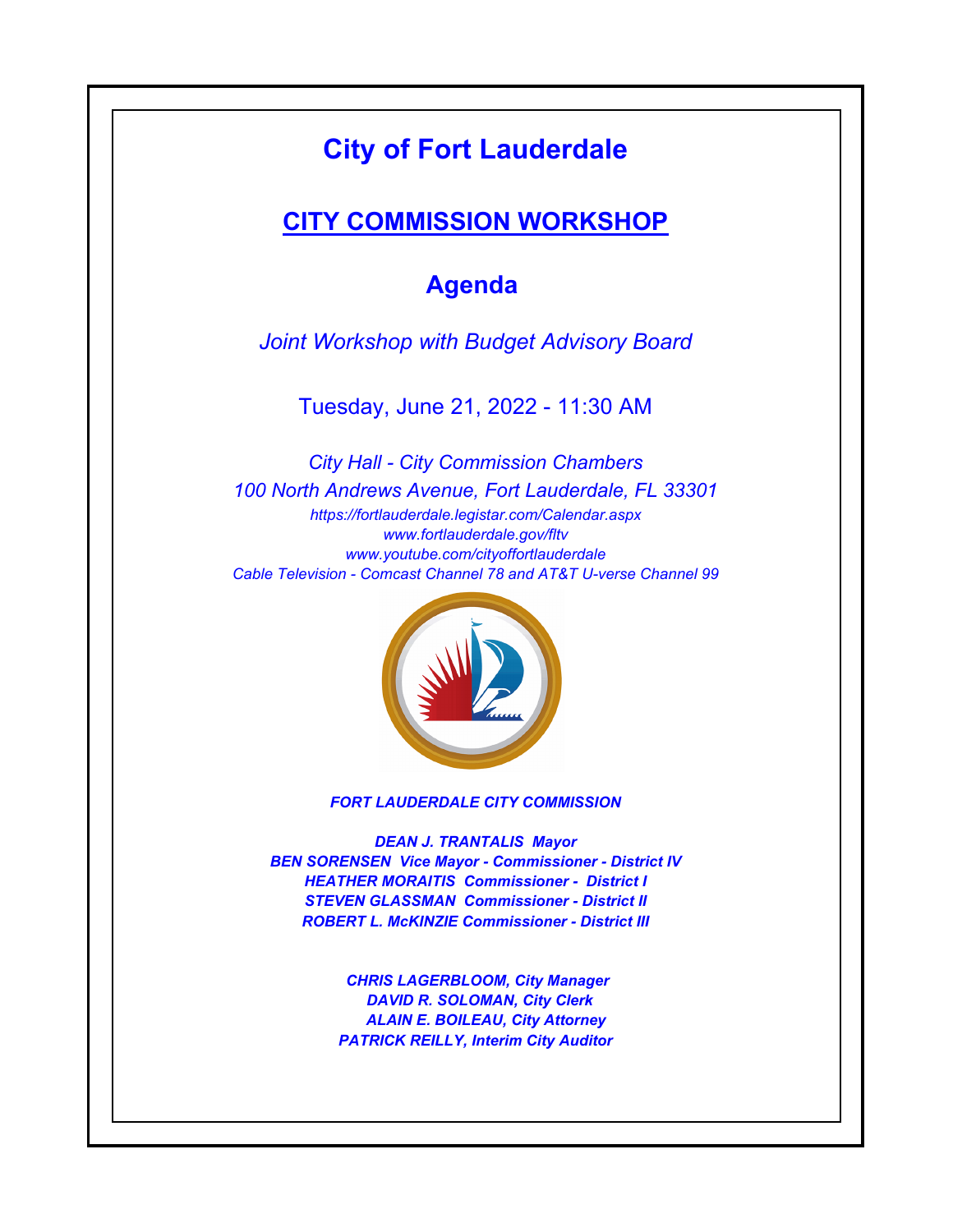#### **PUBLIC APPEARANCES BEFORE THE CITY COMMISSION:**

**If any person wishes to address the City Commission, the person shall sign up in the City Hall lobby. A member of the City Clerk's Office Staff will be there to assist. Speaker Cards are given to the Mayor. After being recognized by the Mayor, the speaker should approach the podium, identify the agenda item in question, indicate support, opposition, or neutrality on the agenda item, and then proceed to succinctly state the speaker's position or present information.**

**If an attorney, or any other person appears before the Commission in a representative capacity, the attorney, or other representative shall also sign up in the City Hall lobby. A member of the City Clerk's Office Staff will be there to assist. After being recognized by the Mayor, the speaker should approach the podium, identify the client(s) being represented, and identify the agenda item in question. The speaker shall then indicate the client's support, opposition, or neutrality on the agenda item and then proceed to succinctly state the client's position or present information on behalf of the client(s).**

**Pursuant to Section 3.13 of the Charter of the City of Fort Lauderdale, Florida, the Mayor shall maintain order at all meetings, and the Police Department, upon instructions of the Mayor, shall expel any person from the meeting who refuses to obey the order of the Mayor in relation to preserving order at the meetings. Any person who interrupts or disturbs a City Commission meeting, or who willfully enters or remains in a City Commission meeting having been warned by the Mayor to depart and who refuses to do so, may be subject to arrest.**

**AUXILIARY AIDS AND SERVICES: If you desire auxiliary aids or services or both to assist in viewing or hearing the City Commission meetings or reading the agenda and minutes for the meeting, please contact the City Clerk's Office at 954-828-5002 at a minimum of two days prior to the meeting and arrangements will be made to provide these services to you.**